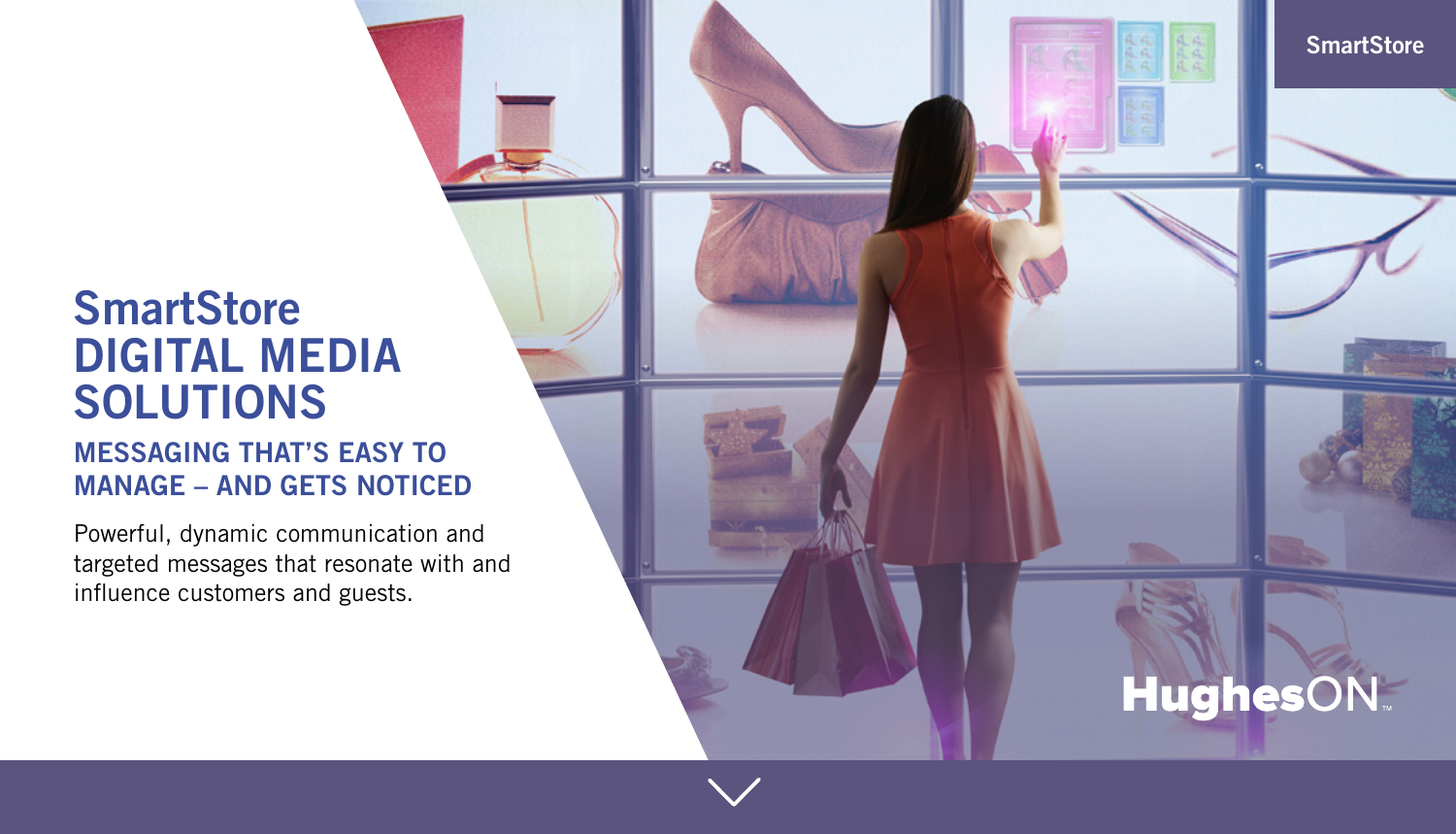## **SmartStore DIGITAL MEDIA SOLUTIONS**

SmartStore Digital Media solutions provide you with the capability to use engaging content to connect with your customers and encourage purchases.

With a range of individual components to choose from, you can also further support the customer experience with customer menus and information and giving you holistic control of what your customers experience when they visit you. SmartStore Digital Media can also be used for effective employee training.

visual content – in a variety of formats. Everything can They allow you to host a wide range of engaging audiobe centrally managed and seamlessly distributed to all locations across Europe.

The solution is a cloud-operated service that provides an intuitive and easy-to-use content management system (CMS) including easy-to-deploy display templates to get you up and running quickly.

## **Key Benefits**

- **C** Engage with customers
- **Encourage purchases**
- **n** Centralised management
- **D** Uniform messaging
- **Quick and easy to get up and running**
- **Centralised and localised messaging capability**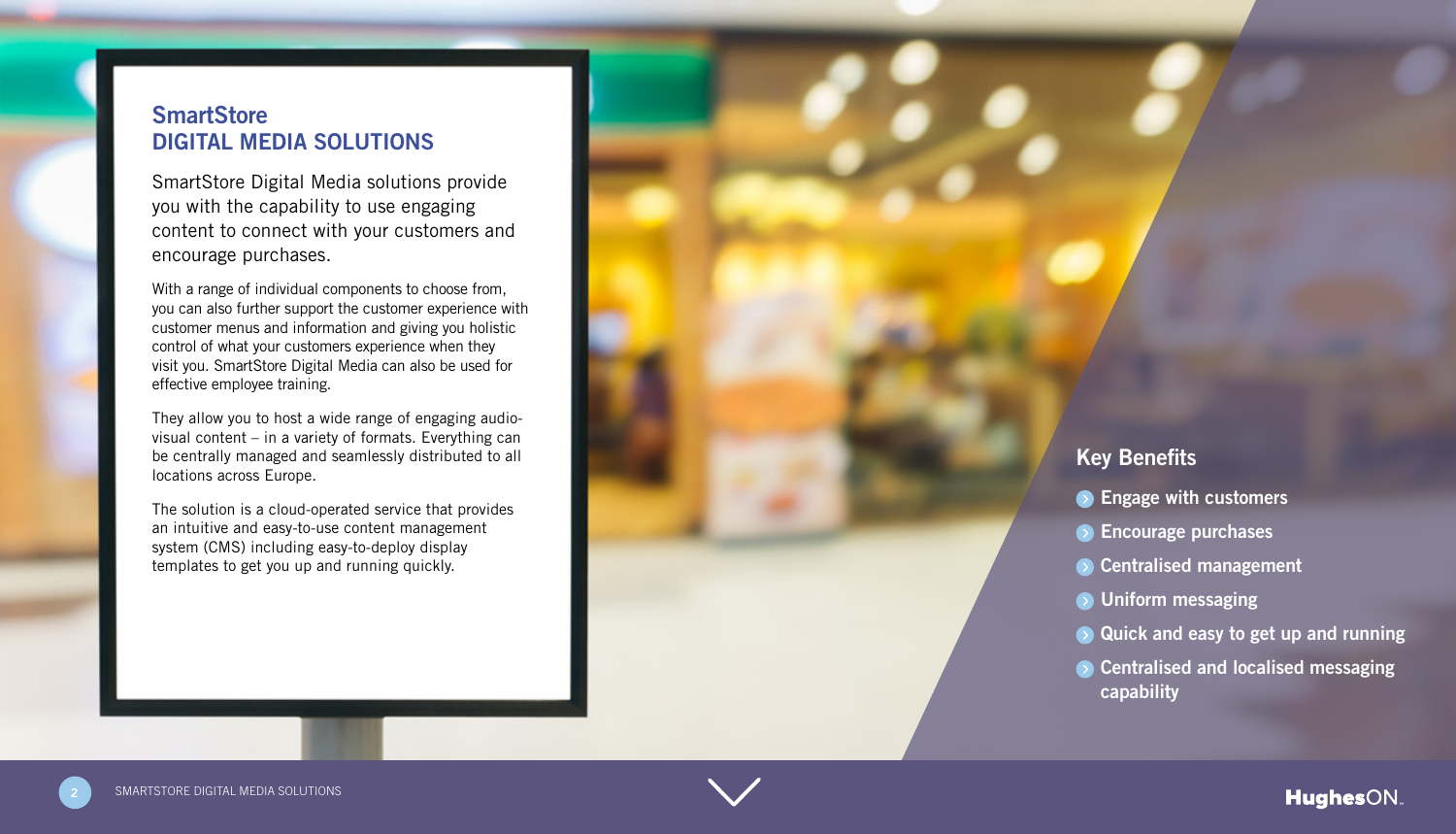## **SmartStore DIGITAL MEDIA OPTIONS**

Our SmartStore Digital Media solution offers a range of options to help you connect with your customers and employees in a more engaging way.



#### **Promo Boards – Guide shoppers through** their buying journey

With digital Promo Boards you can deliver a cohesive in-store digital experience with dynamic video, text and graphics that engage and inform customers. Distributed businesses can present compelling promotional information easily and efficiently, all managed from a central location. and customised for specific stores and locations.

Promo Boards help you to achieve brand consistency. No matter what site your customers choose to visit they experience the same, consistent reinforcement of your brand.

You can include general messages and special offers, such as time-limited price reductions to stimulate purchases. And these can be linked to promotions such as coupons provided via your in-store Wi-Fi

In short, digital Promo Boards offer a great way to guide shoppers through their buying journey.



## **Multichannel Signage – Centralised** management, even for local content

With Multichannel Signage you can deliver different messages on every screen and manage a wide range of display solutions from a central point.

You can set up rules about when and where content will play, eliminating the need to manage a lot of separate playlists. The Multichannel Signage solution also allows you to integrate advertising sales management.

## **Digital Sales Assistant - Providing sales information and saving staff time**

Smaller footprint locations mean fewer items on the shelf. But with SmartStore Digital Sales Assistant you can create an endless aisle where the customer can shop and learn about products before choosing what to buy.

It saves shelf space, but also offers quality customer service. This truly brings the benefits of online to instore.

For example, you can use Digital Sales Assistants to show customers how to use electronic equipment, saving time for expert members of staff



#### **Digital Menu Boards – Upsell and cross-sell for increased purchase values**

For hospitality and other service-oriented businesses. Digital Menu Boards stimulate interest  $-$  and get the juices flowing.

Customers buy more of what they see, especially when you use high definition video.

Whether it's a cross-sell or an upsell item, digital menu boards can drive incremental revenue while enhancing the customer experience.

By using interactive content such as QR codes or integration with your customer loyalty programmes. Digital Menu Boards can be the "secret sauce" in growing your business.



#### **Digital Concierge – Inform without human intervention**

With Digital Concierge, organisations such as hotels, shopping malls, large department stores. tourist information centres, airports, railway stations and sports venues can use digital signage to provide information about local services, facilities and activities. Visitors and guests are saved the trouble of finding a member of staff, and staff are free to focus on other duties



#### **Employee Training – Consistency of** messaging across all sites

SmartStore Digital Media technology can also be used to share video and rich-media content to educate and inform the workforce. This way you ensure consistent messaging across all sites.

Employees are far more likely to absorb training material and remember messages when delivered with exciting and dynamic content. By deploying this on-site you can save on your training budget.

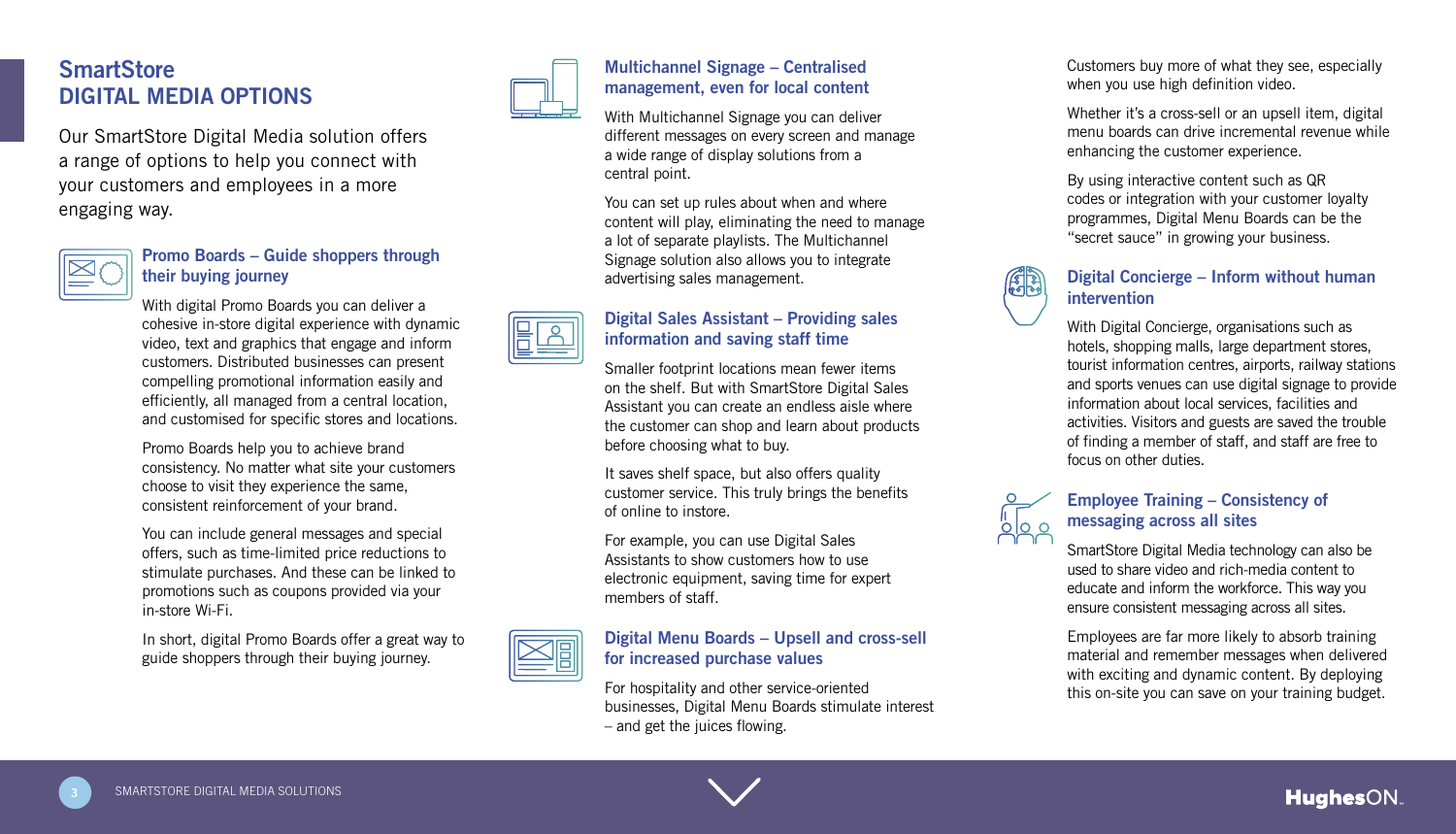#### **Smart Store Digital Media system architecture with smart screen**

## **HOW IT WORKS**

#### **Content management system (CMS)**

The SmartStore Digital Media CMS is a cloud-based platform, accessible from any standard web browser. It enables you to manage and control content and when and how it is displayed on screens. Access to the portal is via a standard web browser.

#### **Smart screens with media player app**

Smart screens compatible with the SmartStore Digital Media software app are available in a range of sizes with 4K definition, from leading manufacturers LG and Samsung. The advantage of smart screens with a media player app is that it is a fully integrated solution (a single box with lower footprint, single power point).

#### **Standalone media players with monitors**

Standalone media players are available in three variants and are designed and manufactured by Hughes:

- $\bullet$  HS860 WIN10 based HD player
- $\bullet$  HS1100 WIN10 based 4K player
- $\bullet$  HS1150 Linux based HD player

They can be connected to your choice of monitors, which will depend on multiple factors including size, orientation, brightness, location and aesthetics. You may prefer this option if you require a specific monitor size and shape, or you want multiple screens displaying the same content in multiple locations on the same site. The monitor must have an HDMI interface for connection to the player. Screen resolution will depend on how many monitors are connected, up to a  $maximum$  resolution of  $AK$ 



#### **SmartStore Digital Media system architecture with standalone media player**



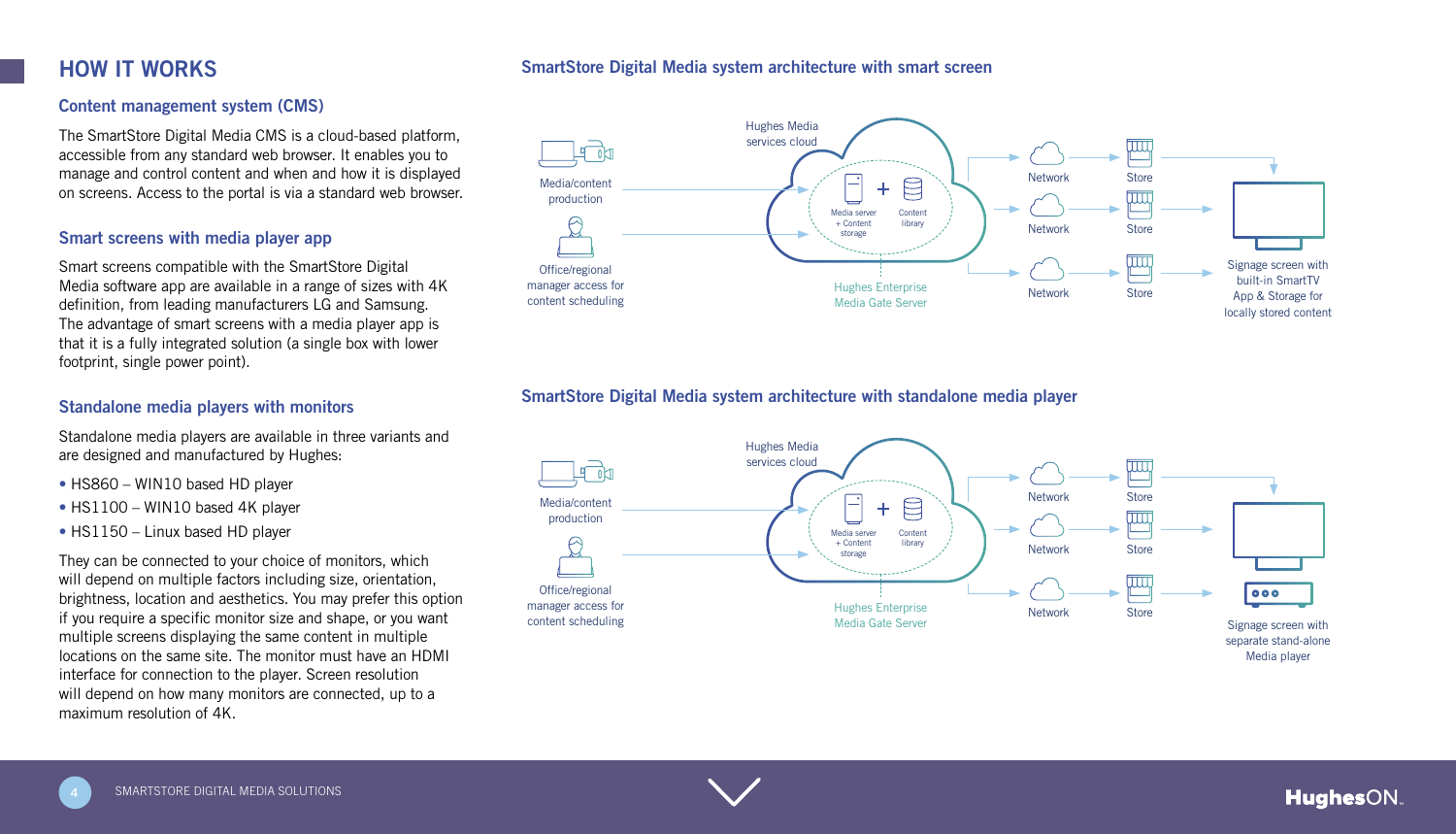## **WITH YOU FVERY STEP OF THE WAY**



#### **the Installation and training**

Hughes will take care of installing the screens and media players at customer sites. Installation includes the mounting of the screen, and the initial set-up of the player to ensure that it can communicate with the SmartStore Digital Media server, leaving it ready for you to upload your chosen content.

Hughes Europe can also provide training on content administration, including content management via the SmartStore Digital Media CMS and how to upload local content. It also covers how to ensure that the content is in the proper format and ready for optimal presentation in the digital media network, how to use Hughes' generic content display templates, and how to create custom content display templates.



#### **Operational support & reporting**

Media players installed at remote locations are centrally monitored and customers can view the data they transmit in near real time. Proactive fault management provides status monitoring and system alarms.

Hughes Europe provides both telephone support for the SmartStore Digital Media solution via the customer help desk, and if required, field service support.

You can choose from a range of available reports to support informed decision making to optimise results.

These reports include:

- VoD watch count reports on how many times each video on demand has been watched
- Content template usage reports on how many times each piece of content has been used
- Local playlist changes reports on when playlists were changed
- $\bullet$  Location count reports on the number of locations